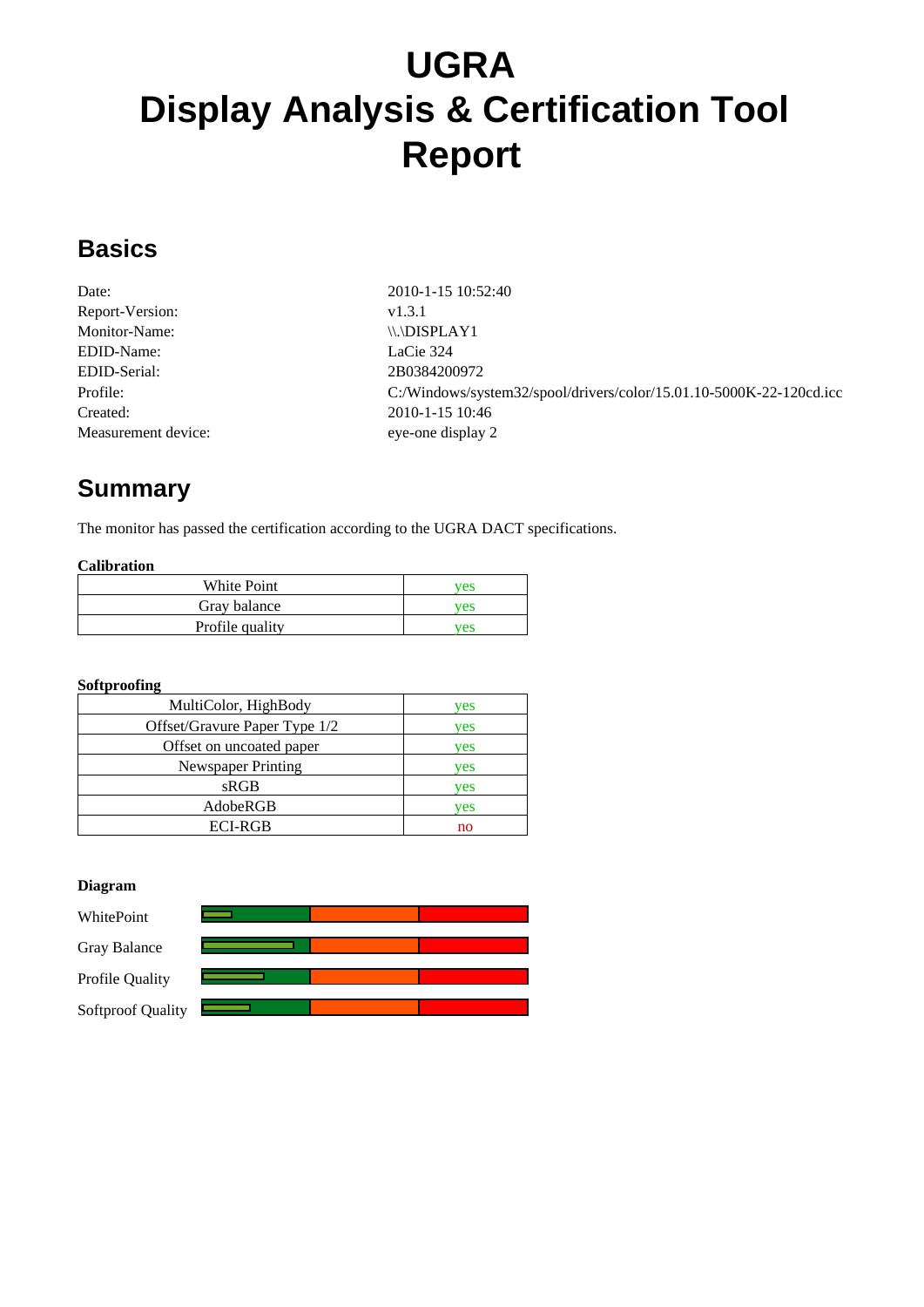### **Whitepoint**

The whitepoint should be as close as possible to the black body curve and the calibration target.The maximum allowed distance to the target whitepoint is DeltaE 2.0.

| XYZ:                                   | 122.10 126.78 103.82 |
|----------------------------------------|----------------------|
| XYZ (normalized):                      | 96.31 100.00 81.89   |
| Luminance:                             | 126.8 $Cd/m2$        |
| Next Temperature:                      | 4986 Kelvin          |
| <b>Assumed Target Whitepoint:</b>      | 5000 Kelvin          |
| Distance to assumed Target Whitepoint: | $0.5$ deltaE         |

### **Blackpoint**

The blackpoint is not defined in ISO 12646. Therefore UDACT does only measure but not assess it.

| uminance: | $\sim$<br>$\mathbf{m}_2$   |
|-----------|----------------------------|
| Throma    | $\sim$<br>6<br>ິດ <b>I</b> |

### **Gray balance**

Average and maximum calculation will respect measurements with 1% minimum luminance only. The maximum allowed deviations to comply with this test are an average of DeltaC 1.0 and a range of DeltaC 2.0.

| $\%$           | Kelvin | Cd/m2  | L      | Chroma | Gamma |
|----------------|--------|--------|--------|--------|-------|
| $\overline{0}$ | 5266   | 0.13   | 0.91   | 0.57   |       |
| $\overline{5}$ | 4847   | 0.35   | 2.48   | 0.39   | 2.13  |
| 10             | 4947   | 0.92   | 6.54   | 1.25   | 2.20  |
| 15             | 5090   | 2.02   | 13.18  | 0.95   | 2.23  |
| 20             | 5028   | 3.69   | 19.67  | 0.19   | 2.22  |
| 25             | 5093   | 5.68   | 25.20  | 0.53   | 2.25  |
| 30             | 4945   | 8.50   | 31.13  | 0.62   | 2.25  |
| 35             | 4994   | 12.01  | 36.87  | 0.19   | 2.25  |
| 40             | 4957   | 16.17  | 42.39  | 0.35   | 2.25  |
| 45             | 5006   | 20.66  | 47.37  | 0.23   | 2.28  |
| 50             | 4993   | 26.02  | 52.42  | 0.10   | 2.29  |
| 55             | 4974   | 32.21  | 57.47  | 0.66   | 2.29  |
| 60             | 5001   | 39.01  | 62.31  | 0.72   | 2.30  |
| 65             | 4994   | 46.15  | 66.83  | 0.26   | 2.35  |
| 70             | 4999   | 54.56  | 71.58  | 0.47   | 2.36  |
| 75             | 5039   | 63.59  | 76.16  | 0.87   | 2.39  |
| 80             | 5024   | 73.28  | 80.63  | 0.62   | 2.45  |
| 85             | 5007   | 83.16  | 84.79  | 0.85   | 2.57  |
| 90             | 5006   | 94.54  | 89.19  | 0.67   | 2.75  |
| 95             | 5007   | 106.60 | 93.49  | 0.73   | 3.31  |
| 100            | 4986   | 126.78 | 100.00 | 0.00   |       |
|                |        |        |        |        |       |
| Average        | 5008   |        |        | 0.50   | 2.37  |
| Range          |        |        |        | 1.68   |       |
| Max            |        |        |        | 0.95   |       |

#### Tone values  $= 95.6\%$

Through the calibration of a display tone values can be lost. A display for the printing industry should show at least 95% of the incoming tone values.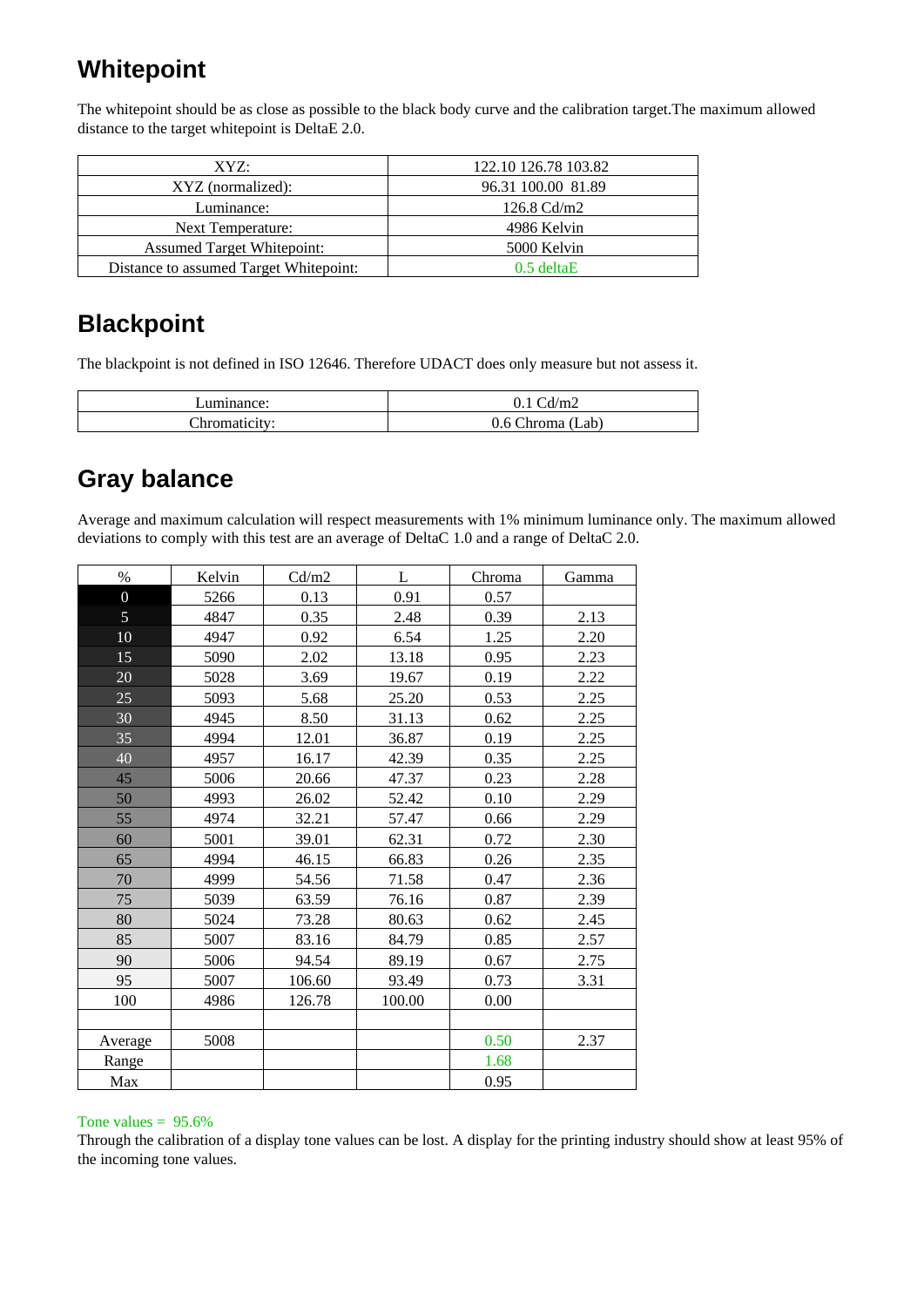# **Profile Quality**

This test displays and measures RGB values and compares them with the transformation of the profile. The maximum allowed deviations to comply with this test are an average of DeltaE 3.0 and a maximum of DeltaE 6.0.

| RGB                               | Lab                         | deltaLab               | deltaE  |
|-----------------------------------|-----------------------------|------------------------|---------|
| $0\quad 0\quad 0$                 | $0.9$ $0.3$ $-0.5$          | $-0.9$ $-0.3$ $0.5$    | 1.1     |
| 0 0128                            | 12.0 33.0 -65.3             | $0.4 -0.0 -1.4$        | 1.5     |
| $0\ 0\ 255$                       | 31.8 52.1 -110.0            | $2.6 -0.7$<br>$-0.7$   | 2.8     |
| $\overline{0}$ 128 $\overline{0}$ | 43.3 -71.2 47.3             | $0.9 - 1.6$ 1.7        | 2.5     |
| 0 128 128                         | 45.2 -49.6 -12.7            | 0.3<br>1.1<br>$-1.4$   | 1.8     |
| 0 170 255                         | $63.3 -35.0 -58.5$          | $0.7 - 1.8$ 1.9        | 2.7     |
| 02550                             | 84.1-118.6 82.6             | $-0.3 -2.0 -1.4$       | 2.4     |
| 0 255 170                         | 85.3-103.0 22.9             | $-0.1 -1.0 -2.2$       | 2.4     |
| 0 255 255                         | $87.5 - 83.4 - 20.6$        | $-0.3 -1.1$<br>0.1     | 1.1     |
| 85 85 85                          | 35.4 0.0 0.1                | $0.5 - 0.0 - 0.1$      | 0.5     |
| 128 0 0                           | 29.5 56.5 41.7              | 3.1<br>1.1<br>0.6      | 3.4     |
| $128$ 0 1 $28$                    | 32.8 60.5 -30.2             | $0.0 - 0.5$<br>1.1     | 1.2     |
| 128 128 0                         | 51.2 -8.1 56.9              | $0.6$ 1.9<br>1.1       | 2.3     |
| 128 128 128                       | 52.8 0.1 -0.4               | 1.2<br>$-0.1$<br>0.4   | 1.3     |
| 128 128 255                       | 58.6 20.5 -65.7             | 1.5<br>$0.6 - 0.1$     | 1.6     |
| 128 255 128                       | 87.8 - 77.8 47.1            | 0.1<br>$0.2 -0.8$      | 0.9     |
| 170 0 255                         | 50.0 78.8 -79.0             | 0.4<br>1.1<br>1.0      | 1.5     |
| 170 170 170                       | 68.8 0.3 0.2                | $1.3 -0.3 -0.2$        | 1.4     |
| 170 255 0                         | 89.6 -62.0 89.5             | $0.2\,$<br>$1.3 - 1.0$ | 1.6     |
| 170 255 255                       | 92.8 -40.9 -11.9            | 0.1<br>$0.6$ 0.5       | 0.8     |
| 25500                             | 60.6 95.6 77.8              | $0.6 - 1.0 - 1.7$      | 2.1     |
| 255 0 170                         | 62.8 98.1 -5.9              | $0.7 - 1.0 - 2.4$      | 2.7     |
| 255 0 255                         | 66.3 100.5 -51.4            | $0.3 - 0.1$ 0.4        | 0.5     |
| 255 128 128                       | 72.2 63.5 30.0              | $0.7 - 1.1 - 0.6$      | 1.5     |
| 255 170 0                         | 78.6 38.7 86.3              | $0.8 - 1.3 - 0.8$      | 1.7     |
| 255 170 255                       | 82.4 49.4 -26.5             | $0.7 - 1.1 - 1.1$      | 1.7     |
| $255\,255\,0$                     | 97.3 -12.6 99.6             | $-2.0$<br>0.1<br>0.1   | 2.0     |
| 255 255 170                       | 98.2 - 7.0 43.1             | $-0.2 -2.3$<br>0.2     | 2.3     |
| 255 255 255                       | $100.0 \quad 0.0 \quad 0.0$ | $0.0 - 0.0$<br>0.0     | $0.0\,$ |
| 170 85 85                         | 49.0 45.7 21.6              | 0.9<br>$0.8\quad 0.4$  | 1.3     |
| 85 170 85                         | 60.1 -56.2 33.7             | $1.0 - 1.6$<br>0.8     | 2.1     |
| 85 85 170                         | 39.0 15.1 -46.6             | 0.7<br>$0.2 - 1.3$     | 1.5     |
| 85 170 170                        | $61.8 -42.2 -11.1$          | $1.1 - 1.2 - 0.5$      | 1.7     |
| 170 85 170                        | 51.4 50.8 -25.9             | 1.0<br>$1.0 -0.9$      | 1.7     |
| 170 170 85                        | 67.4 -6.8 44.5              | $1.2 -0.3$<br>1.0      | 1.6     |
|                                   |                             |                        |         |
| Average                           |                             |                        | 1.7     |
| Maximum                           |                             |                        | 3.4     |

#### **Gamut-Volume**

These measurements are only informative.

| Gamut-Volume  |               |
|---------------|---------------|
| ISO           | 100 %         |
| sRGB          | 98 %          |
| AdobeRGB      | $\frac{0}{6}$ |
| $ECI-RGBv1.0$ |               |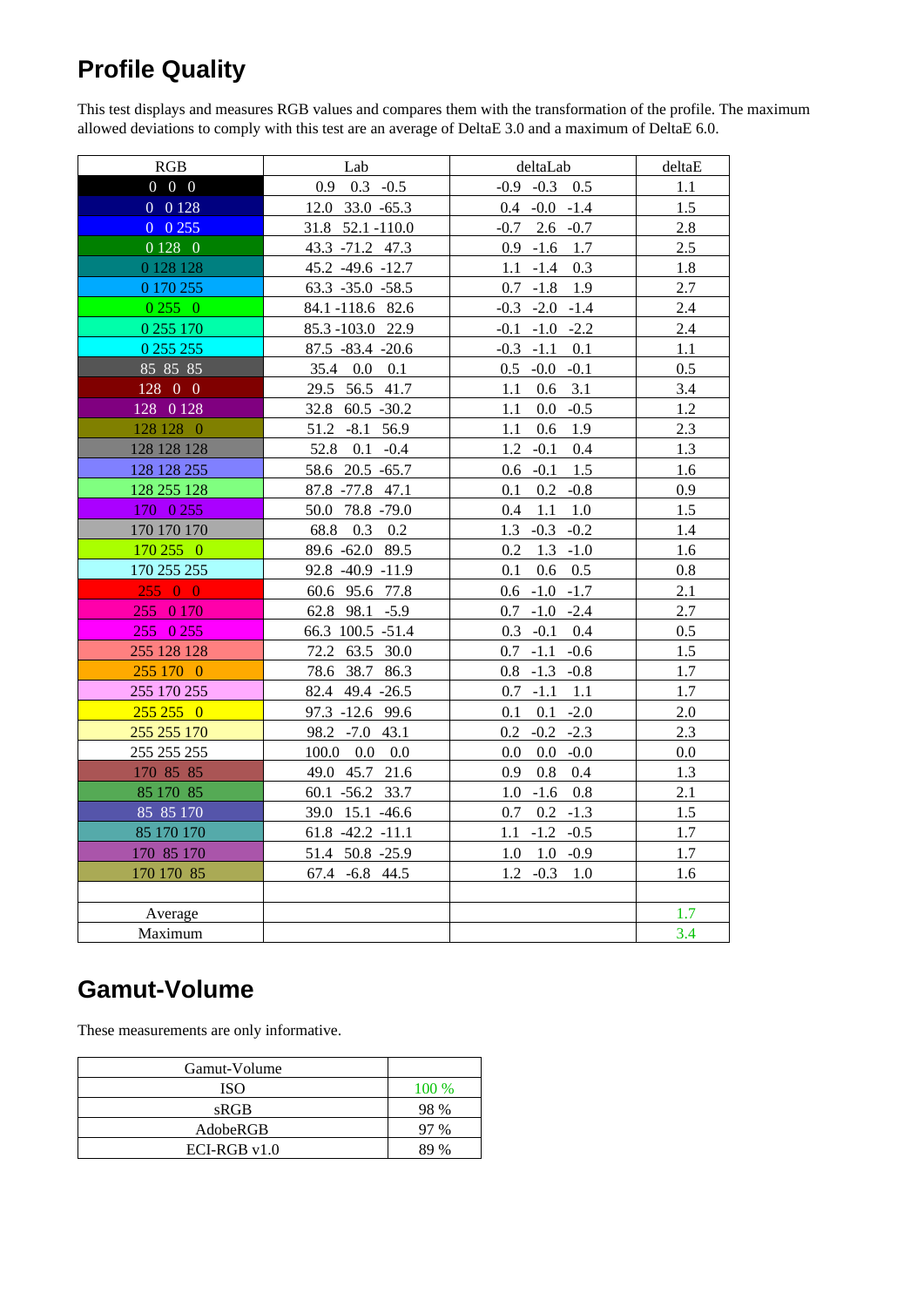### **ISO-Gamut**

This test displays and measures Lab values and compares them with the reference. The maximum allowed deviations to comply with this test are an average of DeltaE 4.0 and a minimum Gamut volume of 90% for ISOcoated.

| Reference                    | Lab                    | deltaLab |
|------------------------------|------------------------|----------|
| 55.0 -37.0 -50.0             | 54.2 -32.8 -49.2       | 4.4      |
| $66.9 -24.7 -37.1$           | $65.9 -23.9 -36.8$     | 1.3      |
| $79.7 - 12.5 - 21.8$         | 78.2 -11.7 -21.8       | 1.7      |
| 48.0<br>$74.0 - 3.0$         | 46.6 73.1 -2.9         | 1.7      |
| $60.8$ 50.6 $-6.7$           | 59.5 49.5 -6.7         | 1.7      |
| 76.4 25.8 -6.9               | 74.8 25.1 -6.6         | 1.7      |
| 89.0<br>$-5.0$ 93.0          | 86.8 -5.1 90.0         | 3.7      |
| 90.3<br>$-4.7$ 62.6          | $-5.0$ 61.1<br>88.2    | 2.6      |
| 31.1<br>92.2<br>$-3.5$       | 89.9<br>$-3.3$<br>30.0 | 2.6      |
| 53.1<br>37.7<br>28.9         | 52.1 36.8 28.4         | 1.4      |
| 41.5<br>22.7<br>16.8         | 40.7<br>21.5 16.4      | 1.5      |
| 31.9 40.0 24.0               | 31.3 38.7 22.8         | 1.8      |
| 32.5 44.4 -1.8               | 31.9 43.3 -1.8         | 1.3      |
| 51.3 1.3 44.5                | 50.6 0.7 43.1          | 1.6      |
| 34.6 - 36.4 13.9             | 34.2 - 36.5 13.3       | 0.7      |
| 36.0 -26.2 -20.9             | 35.5 -26.2 -20.0       | 1.0      |
| 20.9<br>$9.6 - 23.6$         | 20.8 8.8 -23.3         | 0.9      |
| 89.0<br>$0.0 - 1.8$          | $86.9$ 1.0 $-3.0$      | 2.5      |
| 82.8<br>0.0<br>$-1.7$        | $-0.2 -2.1$<br>81.0    | 1.9      |
| 69.3<br>0.0<br>$-1.4$        | $-0.1 - 1.2$<br>67.9   | 1.4      |
| 54.1<br>0.0<br>$-1.0$        | 52.9<br>$0.5 - 1.6$    | 1.5      |
| 36.6<br>$-0.0$<br>$-0.5$     | 36.2<br>$0.2 -1.1$     | 0.8      |
| 0.0<br>16.0<br>0.0           | $16.3 -0.9 0.2$        | 1.0      |
| 24.0 22.0 -46.0              | 23.6 21.3 -44.6        | 1.6      |
| $17.9 - 36.6$<br>40.9        | 40.1 17.6 -36.2        | 0.9      |
| $10.3 - 23.8$<br>63.7        | 62.4 10.5 -23.8        | 1.3      |
| 68.0 48.0<br>47.0            | 45.8 66.7 46.6         | 2.2      |
| 58.5<br>47.1<br>37.9         | 57.3 45.4 37.0         | 2.3      |
| 74.2 22.9 21.4               | 72.5 22.8 20.5         | 1.9      |
| $50.0 - 65.0$<br><b>27.0</b> | 49.1 -63.6<br>25.9     | 2.0      |
| $62.1 - 39.8$<br>21.0        | 61.0 -38.9 20.3        | 1.6      |
| 77.0 -19.1<br>11.0           | 75.3 -17.7 10.3        | 2.2      |
| 71.2 18.8<br>17.3            | 69.5 18.9<br>15.9      | 2.2      |
| 71.2 22.2 73.1               | 69.8 21.9 72.0         | 1.8      |
| 47.7 71.2 16.2               | 46.5 70.0 16.0         | 1.8      |
| 38.0 55.4 -20.9              | 37.1<br>54.8 -20.2     | 1.3      |
| 73.7 -22.8 67.6              | 72.3 -22.6 66.4        | 1.8      |
| $52.3 - 52.3 - 20.2$         | 51.0 -50.4 -20.0       | 2.3      |
| 43.3 -17.0 -48.6             | $42.6 - 16.3 - 48.2$   | 1.2      |
| 95.0<br>0.0<br>$-2.0$        | $0.0 -2.9$<br>92.6     | 2.5      |
| $88.5 - 0.4 - 3.1$           | $0.5 -4.1$<br>86.5     | 2.4      |
| $82.0 -0.9 -4.1$             | $80.2 -0.4 -4.4$       | 1.8      |
| $67.7 - 2.0$<br>$-4.4$       | $-2.1 -4.7$<br>66.1    | 1.7      |
| $52.2 -2.5 -3.5$             | 51.2<br>$-2.4 -3.3$    | 1.0      |
| $37.5 - 3.9 - 3.1$           | $36.8 - 2.9 - 2.9$     | 1.2      |
| $26.3 - 6.8 - 3.4$           | 25.9<br>$-6.5 -3.6$    | 0.5      |
|                              |                        |          |
|                              |                        | 1.7      |
| Average                      |                        | 100 %    |
| Gamut-Volume                 |                        |          |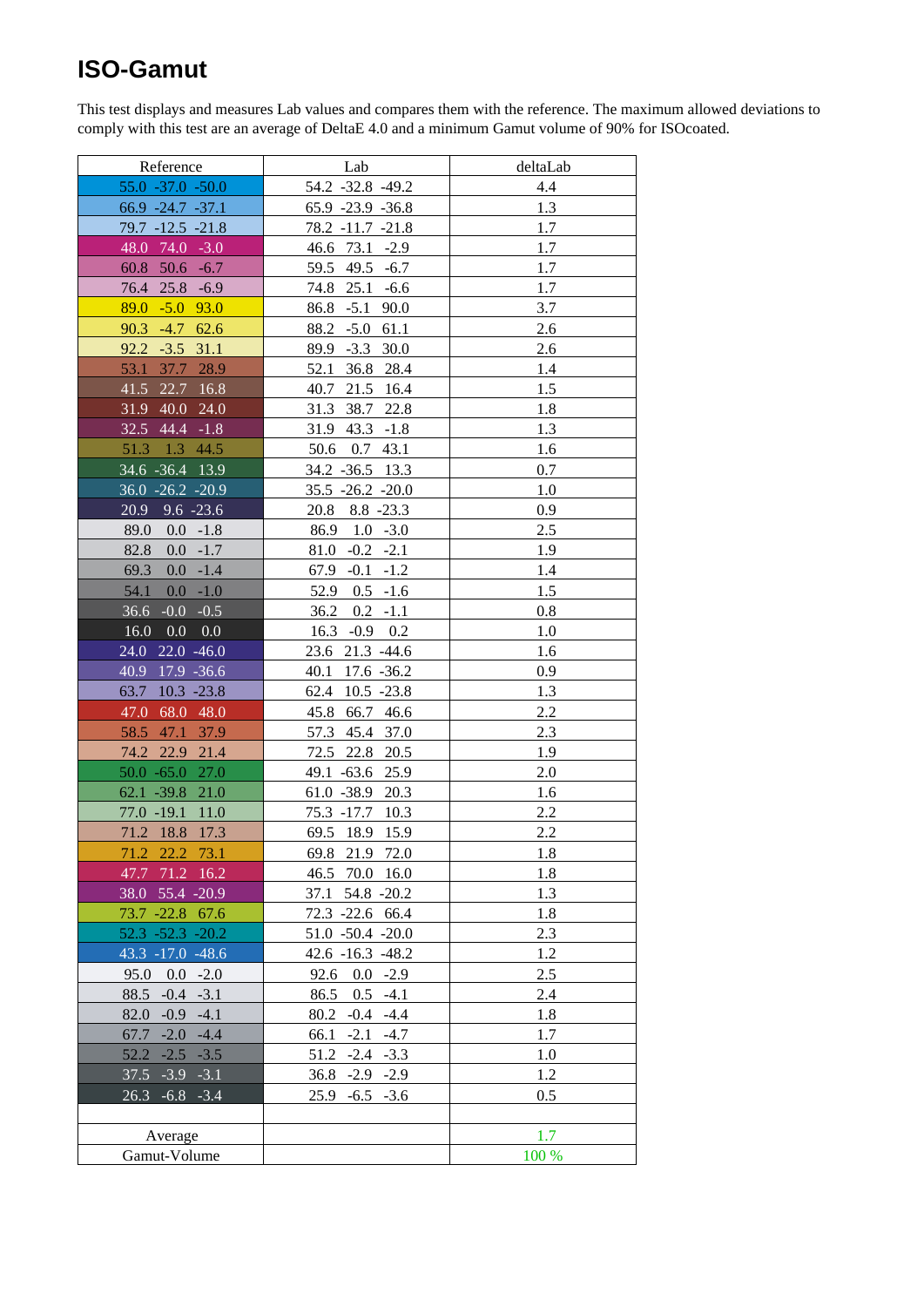### **Measurement Data**

This table lists all RGB measurements. The XYZ values represent the values from the measurement device.

| <b>RGB</b>        | XYZ                  | <b>RGB</b>  | <b>XYZ</b>          |
|-------------------|----------------------|-------------|---------------------|
| 255 255 255       | 122.10 126.78 103.82 | 85 85 170   | 15.69 13.54 36.73   |
| $0\quad 0\quad 0$ | 0.13 0.13 0.13       | 85 170 170  | 24.65 38.31 39.80   |
| 12 12 12          | 0.35 0.35 0.30       | 170 85 170  | 38.89 24.90 37.31   |
| 25 25 25          | 0.91 0.92 0.81       | 170 170 85  | 42.86 47.13 12.72   |
| 38 38 38          | 1.90 2.02 1.62       | 0 146 216   | 19.15 28.05 63.97   |
| 51 51 51          | 3.55 3.69 3.04       | 104 173 227 | 34.80 44.60 73.16   |
| 63 63 63          | 5.44 5.68 4.74       | 169 203 237 | 59.96 67.96 81.19   |
| 76 76 76          | 8.26 8.50 7.03       | 186 33 120  | 39.36 19.91 17.67   |
| 89 89 89          | 11.58 12.01 9.89     | 199 108 158 | 51.48 34.95 33.24   |
| 102 102 102       | 15.64 16.17 13.27    | 216 170 200 | 70.66 60.88 56.41   |
| 114 114 114       | 19.85 20.66 16.92    | 238 226 0   | 82.18 88.36 8.65    |
| 127 127 127       | 25.03 26.02 21.29    | 238 230 105 | 85.52 91.84 21.59   |
| 140 140 140       | 31.18 32.21 26.63    | 238 234 172 | 90.84 96.40 46.10   |
| 153 153 153       | 37.71 39.01 32.38    | 171 101 80  | 35.22 25.66 9.14    |
| 165 165 165       | 44.49 46.15 37.97    | 124 85 73   | 18.34 14.78 6.98    |
| 178 178 178       | 52.63 54.56 45.05    | 116 49 44   | 13.94 8.59 2.62     |
| 191 191 191       | 61.26 63.59 52.93    | 118 45 81   | 15.21 8.92 7.80     |
| 204 204 204       | 70.57 73.28 60.67    | 133 121 48  | 23.26 23.96 4.77    |
| 216 216 216       | 80.30 83.16 68.99    | 46 95 61    | 5.70 10.30 5.11     |
| 229 229 229       | 91.20 94.54 78.21    | 39 95 116   | 7.31 11.07 16.66    |
| 242 242 242       | 102.84 106.60 88.24  | 53 49 86    | 4.59 4.05 8.48      |
| 0 0 1 28          | 3.53 1.77 19.00      | 222 222 226 | 85.80 88.49 76.14   |
| $0\;\; 0\; 255$   | 16.80 8.87 92.40     | 204 205 208 | 71.22 74.08 62.96   |
| 0 1 2 8 0         | 6.14 16.96 2.16      | 167 168 170 | 46.22 48.04 40.31   |
| 0 1 28 1 28       | 9.61 18.64 21.45     | 128 128 130 | 25.68 26.54 22.61   |
| 0 170 255         | 28.20 40.47 96.50    | 87 87 88    | 11.15 11.55 9.82    |
| 02550             | 29.92 81.49 9.45     | 44 44 44    | 2.58 2.73 2.21      |
| 0 255 170         | 36.32 84.53 45.42    | $58$ 47 126 | 6.90 5.04 18.67     |
| 0 255 255         | 46.60 90.03 102.27   | 99 86 155   | 17.05 14.34 30.49   |
| 85 85 85          | 10.60 11.00 8.97     | 155 147 195 | 41.36 39.17 52.22   |
| 128 0 0           | 15.78 7.67 0.62      | 184 46 39   | 36.11 19.17 2.80    |
| 128 0 128         | 19.38 9.43 19.40     | 197 106 78  | 46.06 31.95 9.26    |
| 128 128 0         | 21.85 24.70 2.66     | 214 166 143 | 64.50 56.26 29.89   |
| 128 128 128       | 25.53 26.47 21.92    | 40 142 73   | 9.97 22.39 8.33     |
| 128 128 255       | 39.01 33.65 95.05    | 108 167 112 | 24.57 37.07 18.47   |
| 128 255 128       | 49.31 90.79 29.77    | 169 199 168 | 51.92 61.90 41.36   |
| 170 0 255         | 46.87 23.39 93.03    | 200 161 143 | 56.77 50.72 29.46   |
| 170 170 170       | 47.87 49.58 40.39    | 213 159 31  | 58.65 51.25 5.67    |
| 170 255 0         | 59.45 95.77 10.31    | 186 41 90   | 38.17 19.82 10.04   |
| 170 255 255       | 76.59 104.54 103.02  | 137 42 123  | 22.31 12.17 18.13   |
| 25500             | 75.48 36.54 2.08     | 169 192 48  | 44.77 55.88 8.21    |
| 255 0 170         | 81.97 39.77 37.02    | 0 144 156   | 13.22 24.42 32.29   |
| 255 0 255         | 92.23 45.33 93.77    | 35 109 181  | 12.86 16.31 43.07   |
| 255 128 128       | 85.24 55.65 23.58    | 239 240 244 | 100.34 104.17 89.29 |
| 255 170 0         | 86.96 68.79 5.89     | 219 221 227 | 84.52 87.48 76.79   |
| 255 170 255       | 103.82 77.49 98.06   | 200 203 210 | 69.56 72.41 64.19   |
| $255\,255\,0$     | 105.14 118.10 11.37  | 159 164 171 | 42.45 44.87 40.55   |
| 255 255 170       | 111.62 120.98 47.22  | 120 125 129 | 23.19 24.69 21.99   |
| 170 85 85         | 33.86 22.35 9.64     | 84 90 93    | 11.09 11.96 10.76   |
| 85 170 85         | 19.60 35.79 12.03    | 57 67 69    | 5.15 5.97 5.65      |